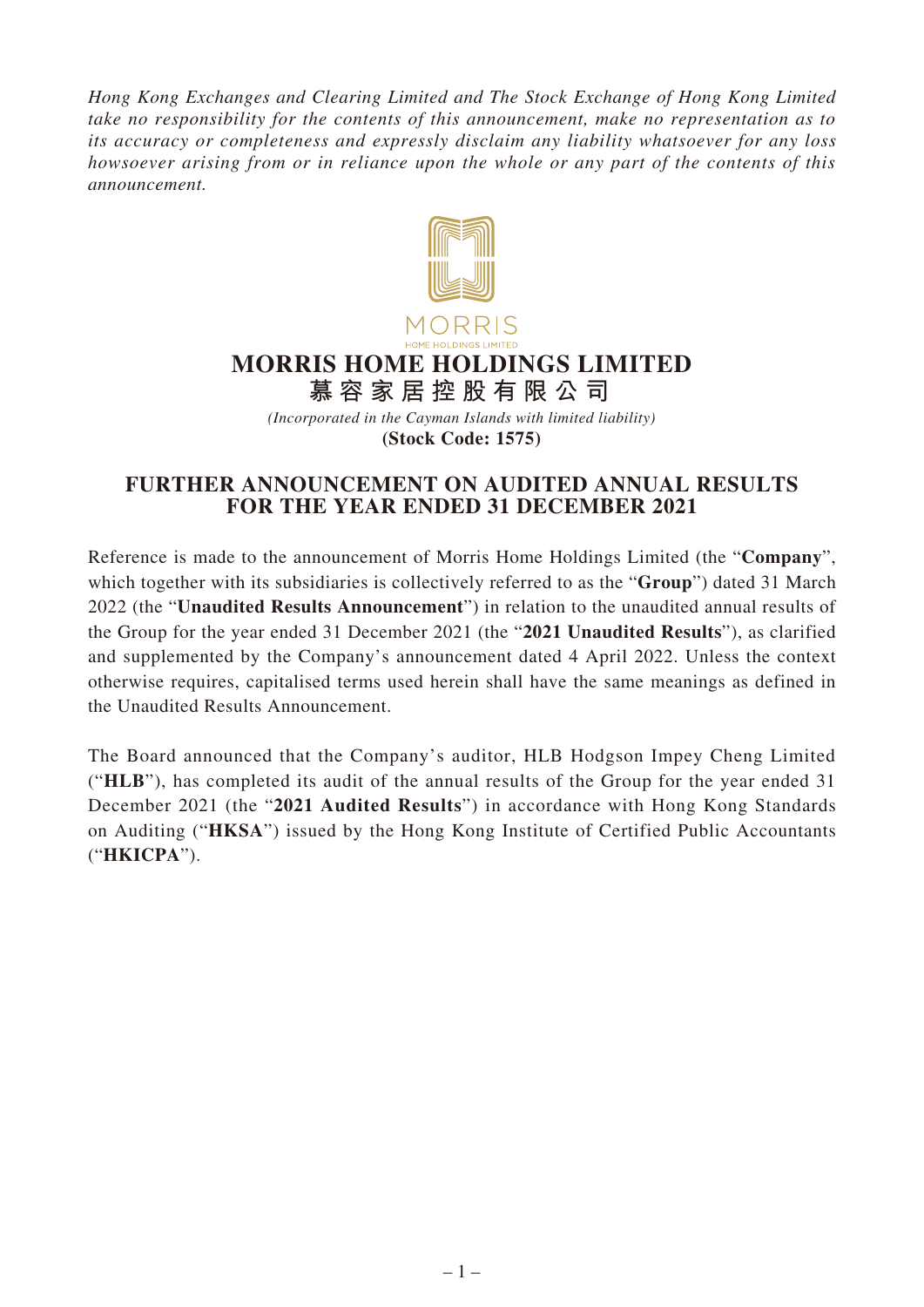# **MATERIAL DIFFERENCE BETWEEN THE UNAUDITED AND AUDITED ANNUAL RESULT**

The 2021 Audited Results remain substantially the same as the 2021 Unaudited Results, except for the following major changes with details set out below:

The following set forth the audited consolidated statement of financial position of the Group as at 31 December 2021, the audited consolidated statement of profit or loss and other comprehensive income of the Group for the year ended 31 December 2021, the relevant changes between audited and the unaudited figures, the explanatory notes on these changes, and the consequential changes to the notes to the consolidated financial statements:

# **1. CONSOLIDATED STATEMENT OF PROFIT OR LOSS AND OTHER COMPREHENSIVE INCOME**

*For the year ended 31 December 2021*

|             | 2021                                 | 2021              | Change         |
|-------------|--------------------------------------|-------------------|----------------|
| <b>Note</b> | <b>RMB'000</b>                       | <b>RMB'000</b>    | <b>RMB'000</b> |
|             | (Audited)                            | (Unaudited)       |                |
|             | 502,932                              | 502,932           |                |
| (a)         | (403, 276)                           | (400, 506)        | (2,770)        |
|             | 99,656                               | 102,426           | (2,770)        |
|             |                                      | 23,894            |                |
|             |                                      |                   |                |
|             |                                      |                   |                |
|             | (4, 846)                             | (4,846)           |                |
|             |                                      |                   |                |
|             | (3,821)                              | (3,821)           |                |
|             | (67, 801)                            | (67, 801)         |                |
|             | (112, 686)                           | (112,686)         |                |
|             | (27, 170)                            | (27,170)          |                |
|             | (22, 468)                            | (22, 468)         |                |
|             | (120, 286)                           | (117,516)         | (2,770)        |
|             | (3, 116)                             | (3,116)           |                |
|             | (123, 402)                           | (120, 632)        | (2,770)        |
|             | Allowance for expected credit losses | 23,894<br>(5,044) | (5,044)        |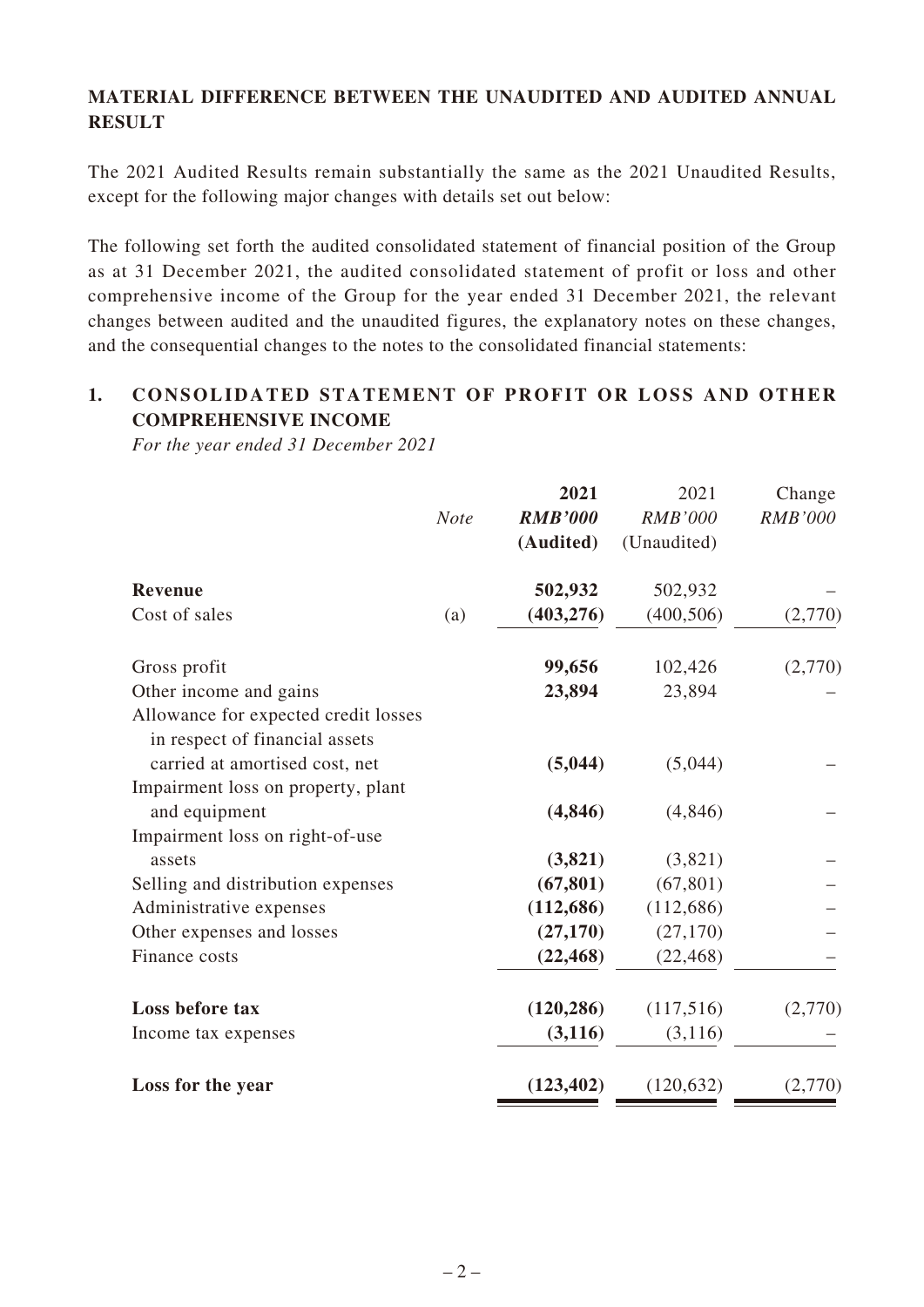|                                                                                                | <b>Note</b> | 2021<br><b>RMB'000</b><br>(Audited) | 2021<br><b>RMB'000</b><br>(Unaudited) | Change<br><b>RMB'000</b> |
|------------------------------------------------------------------------------------------------|-------------|-------------------------------------|---------------------------------------|--------------------------|
| Other comprehensive loss:<br>Items that may be reclassified<br>subsequently to profit or loss: |             |                                     |                                       |                          |
| Exchange differences on<br>translation of financial<br>statements                              |             | (2,534)                             | (2,534)                               |                          |
| Items that was reclassified to profit<br>or loss:<br>Reclassification of cumulative            |             |                                     |                                       |                          |
| exchange fluctuation reserve<br>upon disposal of subsidiaries                                  |             | (1,978)                             | (1,978)                               |                          |
| Other comprehensive loss for the<br>year, net of income tax                                    |             | (4,512)                             | (4,512)                               |                          |
| Total comprehensive loss for the<br>year                                                       |             | (127, 914)                          | (125, 144)                            | (2,770)                  |
| Loss attributable to:<br>Owners of the Company<br>Non-controlling interests                    |             | (121,508)<br>(1,894)                | (118, 738)<br>(1,894)                 | (2,770)                  |
|                                                                                                |             | (123, 402)                          | (120, 632)                            | (2,770)                  |
| Total comprehensive loss<br>attributable to:                                                   |             |                                     |                                       |                          |
| Owners of the Company<br>Non-controlling interests                                             |             | (126, 108)<br>(1,806)               | (123, 338)<br>(1,806)                 | (2,770)                  |
|                                                                                                |             | (127, 914)                          | (125, 144)                            | (2,770)                  |
| Loss per share attributable to<br>ordinary equity holders of the                               |             |                                     |                                       |                          |
| Company<br>Basic (RMB cents)                                                                   |             | (13.15)                             | (12.85)                               | (0.3)                    |
| Diluted (RMB cents)                                                                            |             | (13.15)                             | (12.85)                               | (0.3)                    |

*Note:*

(a) The write-down of inventories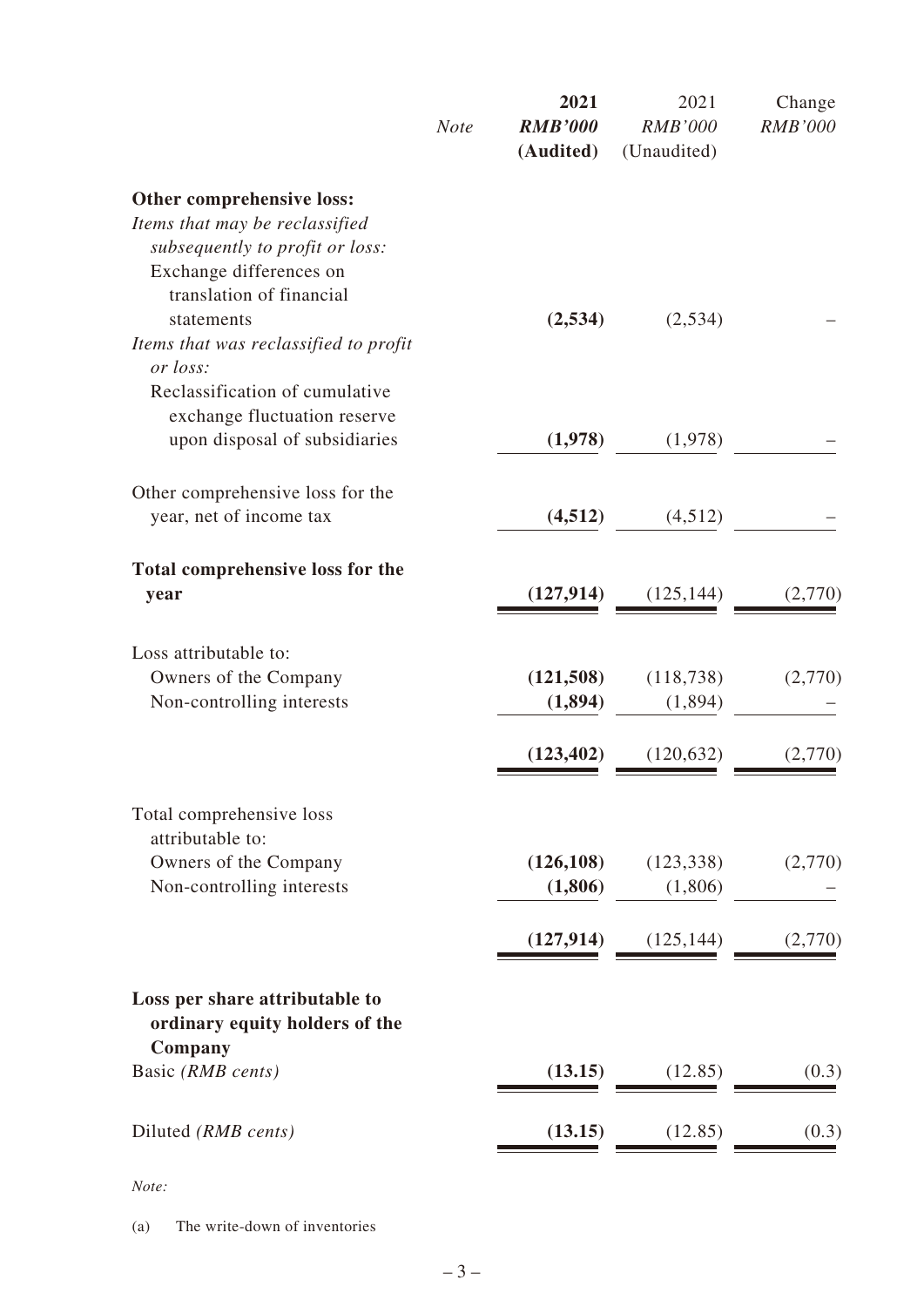# **2. CONSOLIDATED STATEMENT OF FINANCIAL POSITION**

*As at 31 December 2021*

|                                  |             | 2021           | 2021           | Change         |
|----------------------------------|-------------|----------------|----------------|----------------|
|                                  | <b>Note</b> | <b>RMB'000</b> | <b>RMB'000</b> | <b>RMB'000</b> |
|                                  |             | (Audited)      | (Unaudited)    |                |
| <b>NON-CURRENT ASSETS</b>        |             |                |                |                |
| Property, plant and equipment    |             | 1,068          | 1,068          |                |
| Right-of-use assets              |             | 7,641          | 7,641          |                |
| Total non-current assets         |             | 8,709          | 8,709          |                |
| <b>CURRENT ASSETS</b>            |             |                |                |                |
| Inventories                      | (a)         | 83,177         | 85,947         | (2,770)        |
| Trade receivables                |             | 39,873         | 39,873         |                |
| Prepayments, deposits and other  |             |                |                |                |
| receivables                      |             | 35,109         | 35,109         |                |
| Amount due from a shareholder    |             | 322            | 322            |                |
| Amounts due from related         |             |                |                |                |
| companies                        |             | 179,502        | 179,502        |                |
| Pledged deposits                 |             | 14,705         | 14,705         |                |
| Cash and cash equivalents        |             | 13,485         | 13,485         |                |
| Total current assets             |             | 366,173        | 368,943        | (2,770)        |
| <b>CURRENT LIABILITIES</b>       |             |                |                |                |
| Trade and bills payables         |             | 179,145        | 179,145        |                |
| <b>Contract liabilities</b>      |             | 9,858          | 9,858          |                |
| Other payables and accruals      |             | 43,320         | 43,320         |                |
| Amounts due to related companies |             | 27,734         | 27,734         |                |
| Interest-bearing bank and        |             |                |                |                |
| other borrowings                 |             | 64,616         | 64,616         |                |
| Warranty provision               |             | 2,907          | 2,907          |                |
| Lease liabilities                |             | 13,032         | 13,032         |                |
| Derivative financial instruments |             | 78             | 78             |                |
| Convertible loan                 |             | 69,977         | 69,977         |                |
| Income tax payables              |             | 3,382          | 3,382          |                |
| Total current liabilities        |             | 414,049        | 414,049        |                |
| <b>NET CURRENT LIABILITIES</b>   |             | (47, 876)      | (45,106)       | (2,770)        |
| <b>TOTAL ASSETS LESS</b>         |             |                |                |                |
| <b>CURRENT LIABILITIES</b>       |             | (39, 167)      | (36, 397)      | (2,770)        |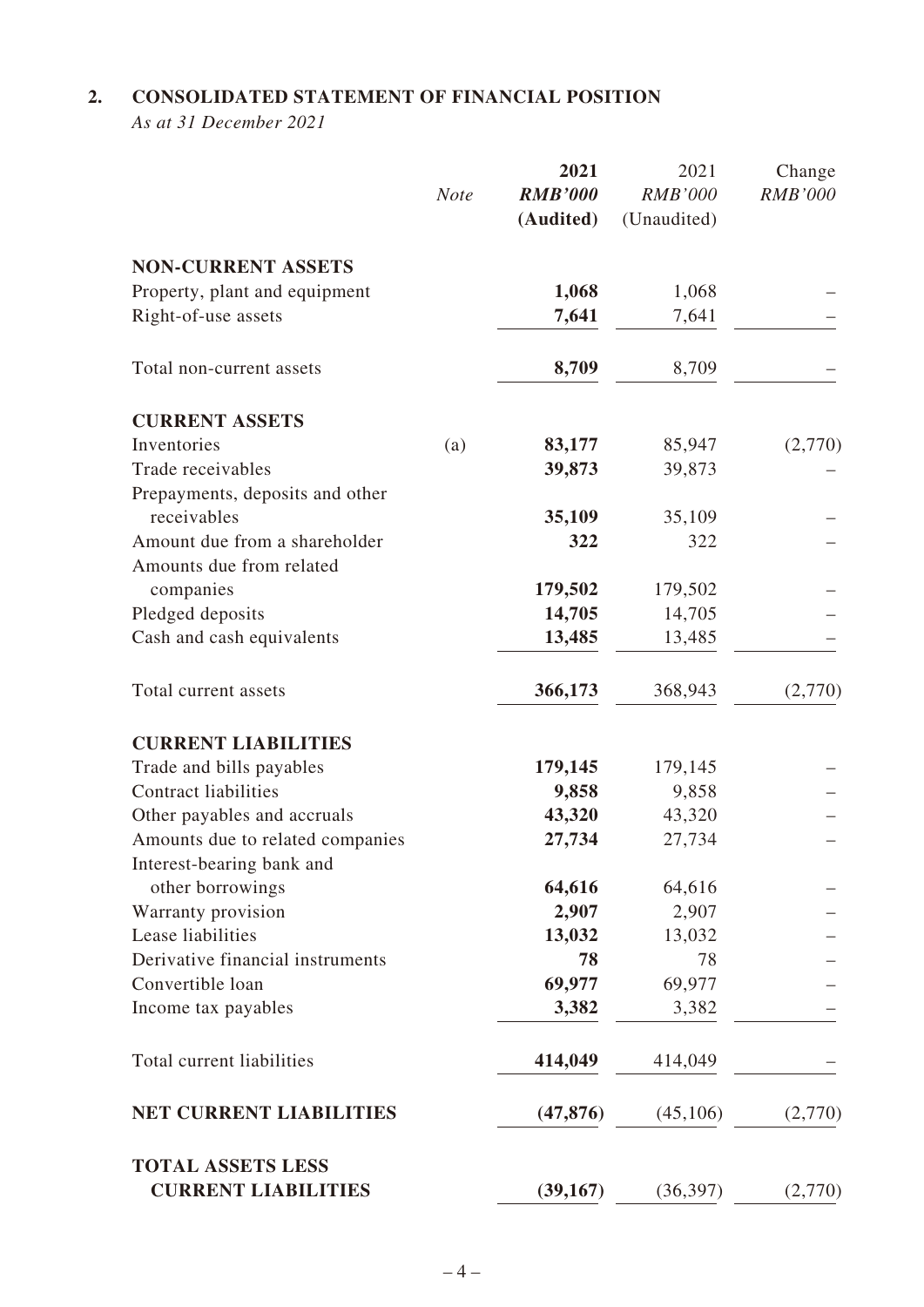|                                  |             | 2021           | 2021           | Change         |
|----------------------------------|-------------|----------------|----------------|----------------|
|                                  | <b>Note</b> | <b>RMB'000</b> | <b>RMB'000</b> | <b>RMB'000</b> |
|                                  |             | (Audited)      | (Unaudited)    |                |
| <b>NON-CURRENT LIABILITIES</b>   |             |                |                |                |
| Deferred tax liabilities         |             | 34             | 34             |                |
| Lease liabilities                |             | 11,970         | 11,970         |                |
| Total non-current liabilities    |             | 12,004         | 12,004         |                |
| Net liabilities                  |             | (51, 171)      | (48, 401)      | (2,770)        |
| <b>EQUITY</b>                    |             |                |                |                |
| Share capital                    |             | 6,914          | 6,914          |                |
| Reserves                         |             | (56, 455)      | (53,685)       | (2,770)        |
| Equity attributable to owners of |             |                |                |                |
| the Company                      |             | (49, 541)      | (46,771)       | (2,770)        |
| Non-controlling interests        |             | (1,630)        | (1,630)        |                |
| <b>Total equity</b>              |             | (51, 171)      | (48, 401)      | (2,770)        |
|                                  |             |                |                |                |

*Note:*

#### (a) The write-down of inventories

During the audit procedures, additional write-down of obsolete or slow-moving inventories in the amount of HK\$2,770,000 was decided by the Company to be appropriate. Such amount is immaterial as compared to the size of the Company's inventories and total assets.

As illustrated above, the write-down of inventories had consequential effects on: (i) the total current assets, net current liabilities, total assets less current liabilities, net liabilities, reserves, equity attributable to owners of the Company and the total equity; and (ii) the cost-of sales, gross profit, loss before tax, loss for the year, total comprehensive loss for the year, loss attributable to owners of the Company, total comprehensive loss attributable to owners of the Company, and the basic and diluted loss per share attributable to ordinary equity holders of the Company. Where the Unaudited Results Announcement refers to the above-mentioned items, it should be read in conjunction with this announcement by substituting the unaudited figures therein with the audited figures above.

The changes to the above-mentioned items also resulted in consequential changes to the notes 2, 4, 8 and 10 to the consolidated financial statements, which are set out as follows, using colored font to illustrate the changes made.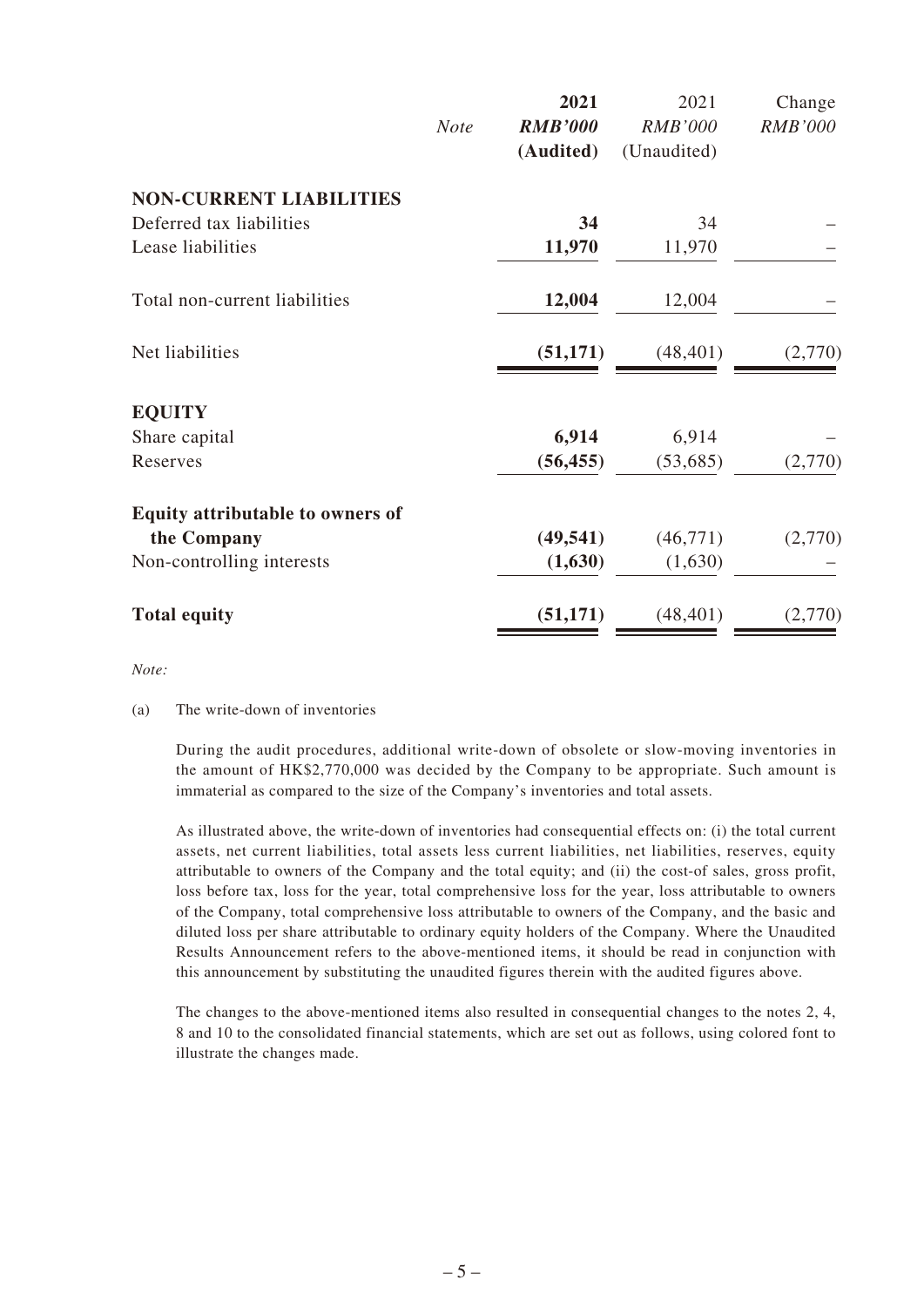**3.** Note 2 – Basis of Preparation set out on pages 6 and 7 of the Unaudited Results Announcement should be amended as below:

The consolidated financial statements have been prepared in accordance with Hong Kong Financial Reporting Standards ("**HKFRSs**") issued by the Hong Kong Institute of Certified Public Accountants ("**HKICPA**"). For the purpose of preparation of the consolidated financial statements, information is considered material if such information is reasonably expected to influence decisions made by primary users. In addition, the consolidated financial statements included applicable disclosures required by the Rules Governing the Listing of Securities on The Stock Exchange of Hong Kong Limited ("**Listing Rules**") and the Hong Kong Companies Ordinance.

#### **Going concern**

These consolidated financial statements have been prepared in conformity with the principles applicable to a going concern basis. The applicability of these principles is dependent upon the Group being a going concern and will be able to continue its operations for the forseeable future. The ability of the Group to continue as a going concern is dependent on the continued availability of adequate finance to the Group and the Group's ability to attain profitable operations in the foreseeable future, all of which depend on the eventual successful outcome of the below mentioned plans and measures in view of the fact that the Group incurred a net loss of approximately RMB123,402,000 during the year ended 31 December 2021 and, as of that date, the Group's current liabilities exceeded its current assets and total liabilities exceeded its total assets by approximately RMB47,876,000 and RMB51,171,000 respectively. As at the same date, the Group's aggregate interest-bearing bank and other borrowings, lease liabilities and convertible loan liability amounted to approximately RMB64,616,000, RMB25,002,000 and RMB69,977,000, respectively, whilst its cash and cash equivalents amounted to approximately RMB13,485,000. The Group's convertible bonds with outstanding principal amounts of approximately RMB69,977,000 as at 31 December 2021, matured and fell due for repayment during the year ended 31 December 2021. The outstanding principal amount and related overdue interests on these convertible loan, amounting to approximately RMB72,875,000 in aggregate, were not repaid as at 31 December 2021.

In order to improve the liquidity situation and the Group's ability to operate as a going concern, the directors of the Company have formulated plans and measures to deal with the conditions referred to above, as follows:

- (i) The Group is taking measures to tighten cost controls with an aim to attain positive cash flows from operations;
- (ii) Two of the indirect wholly-owned subsidiaries of the Group filed pre-restructuring applications with the People's Court of Haining City to request the Court to allow those two subsidiaries to formulate pre-restructuring plans to resolve the debt positions;
- (iii) The Group is in the process of negotiating with its convertible loan holder and bank to restructure and/or refinance its borrowings, and secure necessary facilities to meet the Group's working capital and financial requirements in the near future;
- (iv) The Directors are considering various alternatives to strengthen the capital base of the Company including but not limited to, seeking new investment and business opportunities. Subsequent to 31 December 2021, the Company has entered into the placing agreement with the placing agent on 25 February 2022. A total of 200,000,000 placing shares have been successfully placed by the placing agent to not less than six placees at placing price of HK\$0.12 per placing share. The net proceed from placing amounted to approximately HK\$23.71 million and the placing has been completed on 23 March 2021;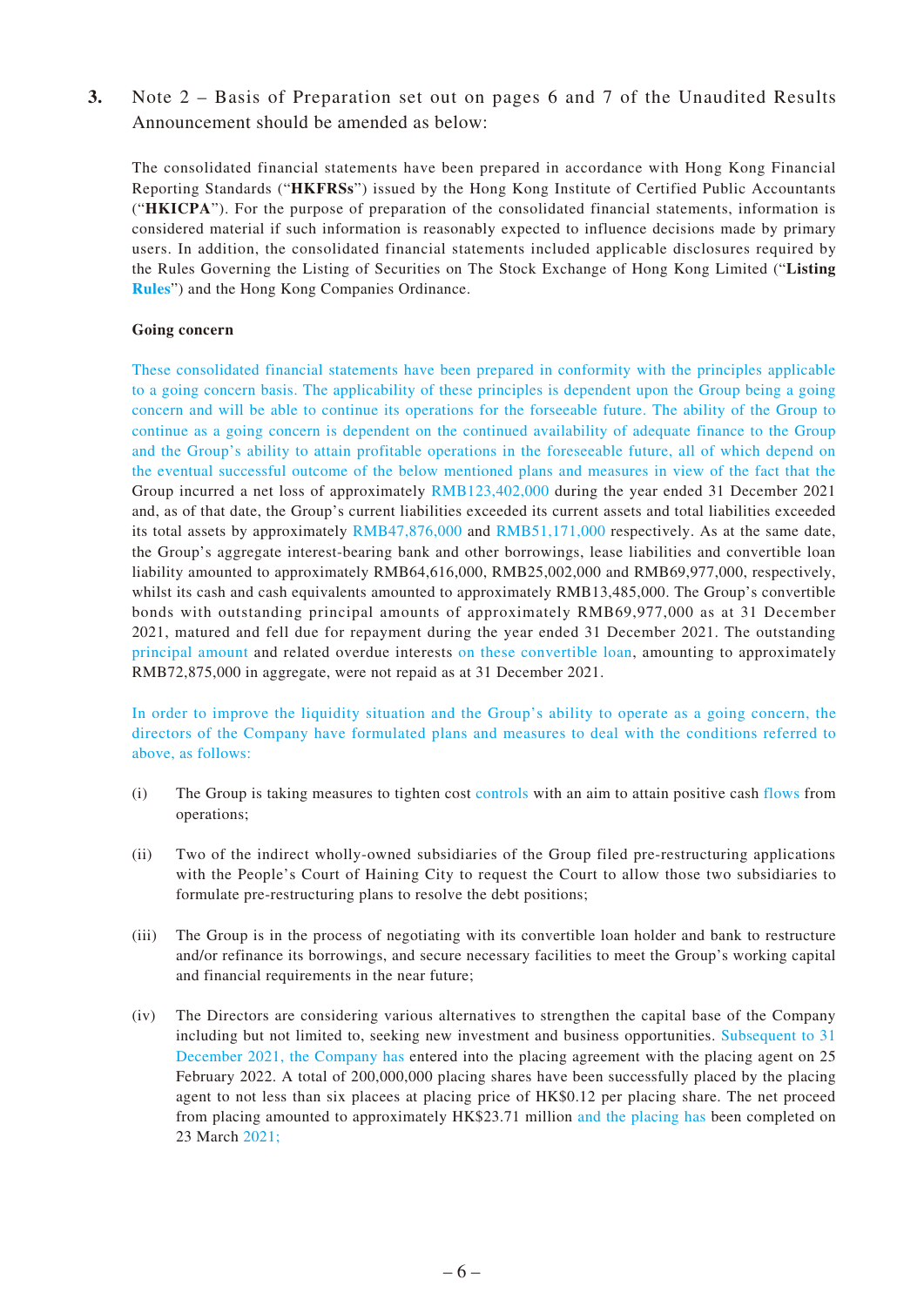- (v) The ultimate holding company of the Company, Morris Capital Limited, has stated that it is willing to provide financial support to the Group to enable the Group to continue as a going concern and to settle its liabilities as and when they fall due;
- (vi) The Group is currently re-negotiating the repayment schedules with certain of its debtors and endeavouring to request them to repay the trade receivables, other receivables and amounts due from related companies in accordance with the repayment schedules agreed with them; and
- (vii) On 22 April 2022, the Company and a potential subscriber ("**Potential Subscriber**") entered into a memorandum of understanding, pursuant to which the Potential Subscriber intents to subscribe for and the Company intends to allot and issue 1,300,000,000 new shares of the Company. The indicative total consideration for the Subscription Shares shall be HK\$81,900,000 at HK\$0.063 per Share. However, the completion for subscription of shares could not be determined as of the date of the approval of the consolidated financial statements.

Having considered the above and with reviewed the cash flow forecast of the Group, the Directors are of the opinion that it is appropriate to prepare the consolidated financial statements of the Group for the year ended 31 December 2021 on a going concern basis.

The eventual outcome of the plans and measures described above are inherently uncertain. Should the Group fail to achieve successful outcome from the above-mentioned plans and measures, it may be unable to continue as a going concern, and adjustments would have to be made to write down the carrying values of its assets to their recoverable amounts, to provide for any further liabilities which might arise and to classify non-current assets and liabilities as current assets and liabilities respectively. The effects of these adjustments have not been reflected in these consolidated financial statements.

The consolidated financial statements have been prepared on the historical cost basis except for certain financial instruments that are measured at fair value at the end of each reporting period, as explained in the accounting policies.

Historical cost is generally based on the fair value of the consideration given in exchange for goods and services.

These financial statements are presented in Renminbi ("**RMB**") and all values are rounded to the nearest thousand (RMB'000) except when otherwise indicated.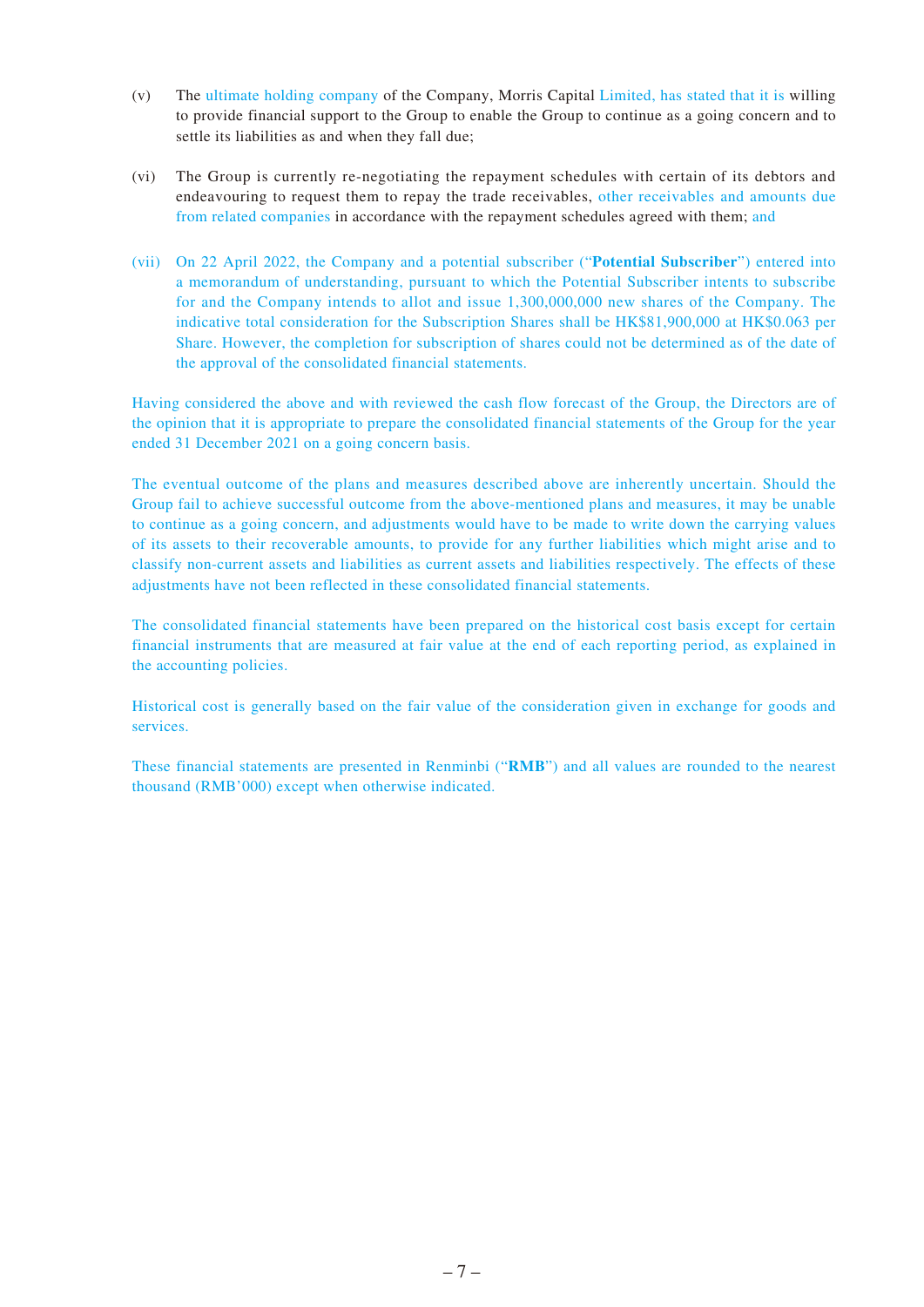### **4.** Note 4 – Segment Information set out in pages 8 to 11 of the Unaudited Results Announcement should be amended as below:

Information reported to the Board, being the chief operating decision maker, for the purposes of resource allocation and assessment of segment performance focuses on types of goods or services delivered or provided. This is also the basis upon which the Group is organised and managed.

Specifically, the Group's reportable segments under HKFRS 8 are as follows:

- a. Retail segment
- b. Manufacturing segment

#### **Segment revenue and results**

The following is an analysis of the Group's revenue and results by reportable and operating segments:

|                                                     | <b>Elimination</b> of |                       |                |                              |                |                    |                |            |
|-----------------------------------------------------|-----------------------|-----------------------|----------------|------------------------------|----------------|--------------------|----------------|------------|
|                                                     |                       | <b>Retail segment</b> |                | <b>Manufacturing segment</b> |                | intersegment sales |                | Total      |
|                                                     | 2021                  | 2020                  | 2021           | 2020                         | 2021           | 2020               | 2021           | 2020       |
|                                                     | <b>RMB'000</b>        | RMB'000               | <b>RMB'000</b> | RMB'000                      | <b>RMB'000</b> | RMB'000            | <b>RMB'000</b> | RMB'000    |
|                                                     | (Audited)             | (Audited)             | (Audited)      | (Audited)                    | (Audited)      | (Audited)          | (Audited)      | (Audited)  |
| Segment revenue                                     |                       |                       |                |                              |                |                    |                |            |
| External sales                                      | 216,304               | 183,671               | 286,628        | 422,692                      |                |                    | 502,932        | 606,363    |
| Internal sales                                      |                       |                       | 106,739        | 103,046                      | (106, 739)     | (103, 046)         |                |            |
|                                                     | 216,304               | 183,671               | 393,367        | 525,738                      | (106, 739)     | (103, 046)         | 502,932        | 606,363    |
| Segment loss                                        | (27, 583)             | (31, 576)             | (82, 755)      | (121, 688)                   |                | (1,078)            | (110, 338)     | (154, 342) |
| Interest income                                     |                       |                       |                |                              |                |                    | 529            | 1,107      |
| Fair value change<br>on contingent<br>consideration |                       |                       |                |                              |                |                    |                |            |
| receivables                                         |                       |                       |                |                              |                |                    |                | 9,411      |
| Loss on derivative                                  |                       |                       |                |                              |                |                    |                |            |
| financial instruments                               |                       |                       |                |                              |                |                    | (78)           |            |
| Gain on modification of<br>convertible loan         |                       |                       |                |                              |                |                    |                | 11,503     |
| Gain on disposal of<br>subsidiaries                 |                       |                       |                |                              |                |                    | 8,250          | 57,761     |
| Unallocated corporate<br>expenses                   |                       |                       |                |                              |                |                    | (15, 522)      | (11,002)   |
| Unallocated finance                                 |                       |                       |                |                              |                |                    |                |            |
| costs                                               |                       |                       |                |                              |                |                    | (3, 127)       | (2,278)    |
| Loss before tax                                     |                       |                       |                |                              |                |                    | (120, 286)     | (87, 840)  |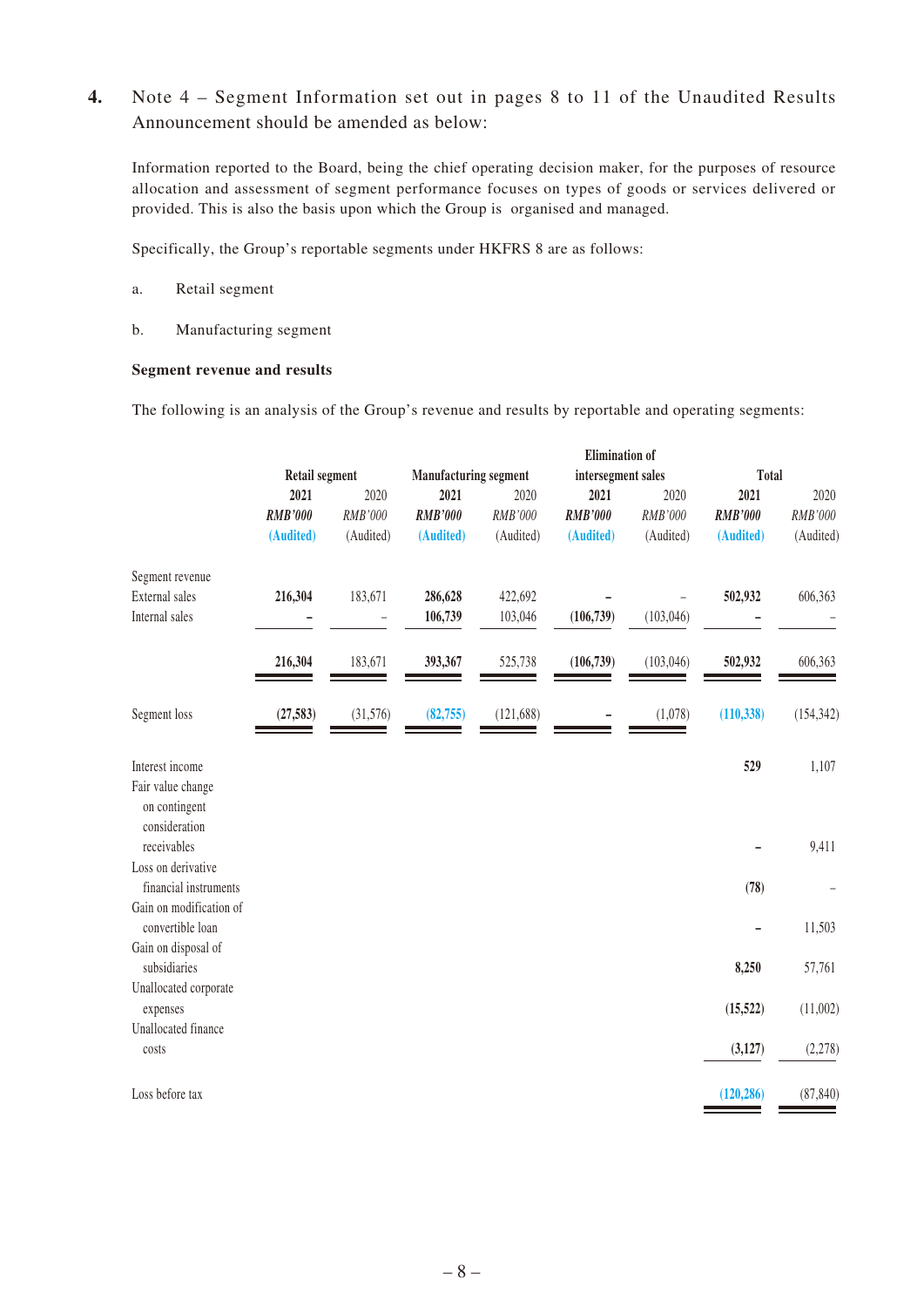Segment loss represents the loss from each segment without allocation of interest income, fair value change on contingent consideration receivables, loss on derivative financial instruments, gain on modification of convertible loan, gain on disposal of subsidiaries, unallocated corporate expenses, and unallocated finance costs. This is the measure reported to the Board for the purposes of resource allocation and performance assessment.

Inter-segment sales are charged at prevailing market rates.

#### **Segment assets and liabilities**

|                                   | Retail segment |                | <b>Manufacturing segment</b> |                | <b>Consolidated</b> |                |
|-----------------------------------|----------------|----------------|------------------------------|----------------|---------------------|----------------|
|                                   | 2021           | 2020           | 2021                         | 2020           | 2021                | 2020           |
|                                   | <b>RMB'000</b> | <b>RMB'000</b> | <b>RMB'000</b>               | <i>RMB'000</i> | <b>RMB'000</b>      | <i>RMB'000</i> |
|                                   | (Audited)      | (Audited)      | (Audited)                    | (Audited)      | (Audited)           | (Audited)      |
| Segment assets                    | 48,067         | 114,632        | 294,912                      | 554,890        | 342,979             | 669,522        |
| Unallocated corporate assets      |                |                |                              |                | 31,903              | 7,330          |
| Consolidated assets               |                |                |                              |                | 374,882             | 676,852        |
| Segment liabilities               | 37,241         | 54,386         | 304,202                      | 459,944        | 341,443             | 514,330        |
| Unallocated corporate liabilities |                |                |                              |                | 84,610              | 85,779         |
| Consolidated liabilities          |                |                |                              |                | 426,053             | 600,109        |

For the purpose of monitoring segment performances and allocating resources between segments:

- all assets are allocated to operating segments other than unallocated corporate assets (mainly comprising certain of amounts due from related parties, amount due from a shareholder and other unallocated corporate assets); and
- all liabilities are allocated to operating segments other than unallocated corporated liabilities (mainly comprising amounts due to related companies, derivative financial instruments, convertible loan and other unallocated corporate liabilities).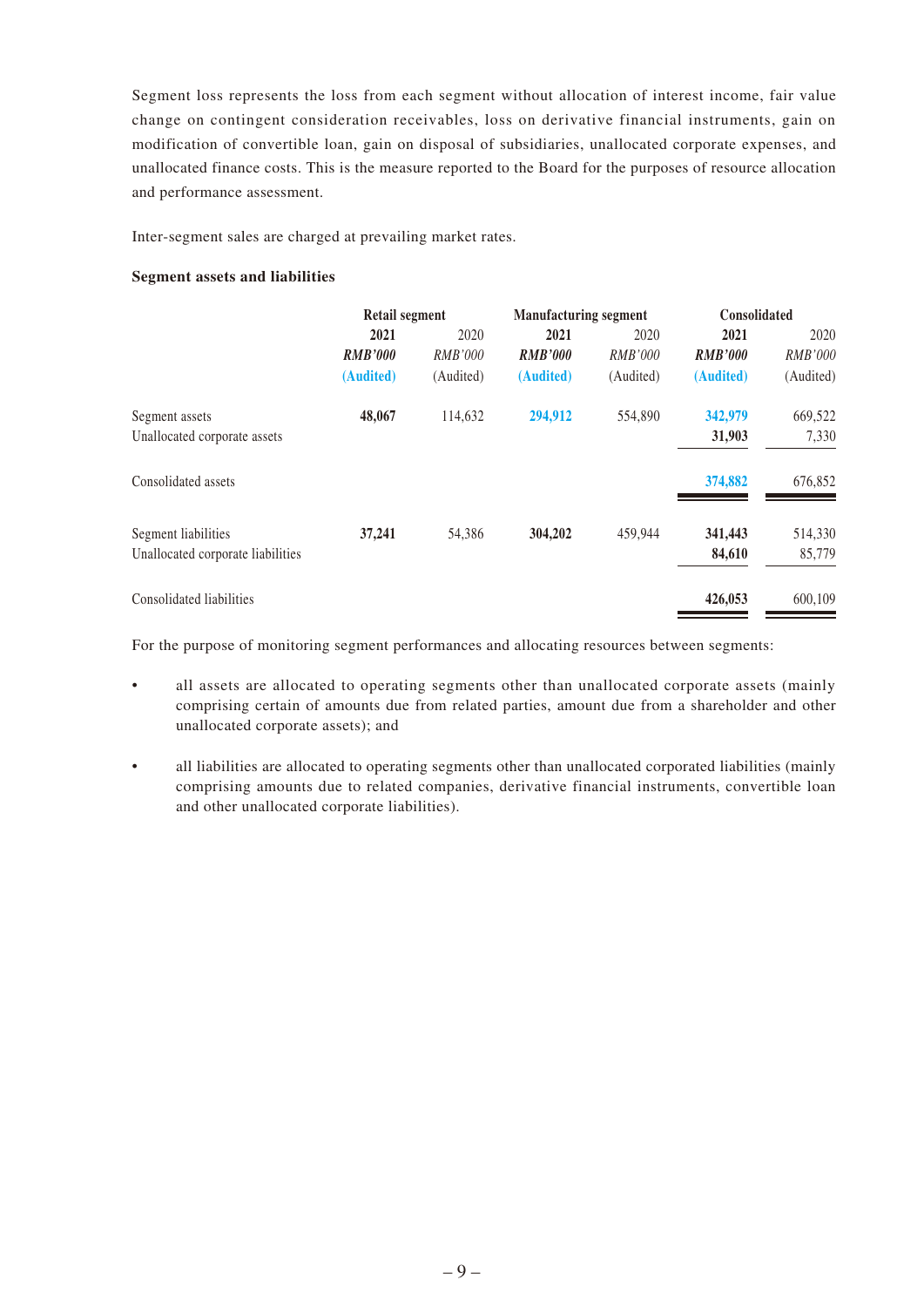### **Other segment information**

|                                 | Retail segment |           | <b>Manufacturing segment</b> |                          | <b>Unallocated</b> |                          | <b>Total</b>   |           |
|---------------------------------|----------------|-----------|------------------------------|--------------------------|--------------------|--------------------------|----------------|-----------|
|                                 | 2021<br>2020   |           | 2021                         | 2020                     | 2021               | 2020                     | 2021           | 2020      |
|                                 | <b>RMB'000</b> | RMB'000   | <b>RMB'000</b>               | RMB'000                  | <b>RMB'000</b>     | RMB'000                  | <b>RMB'000</b> | RMB'000   |
|                                 | (Audited)      | (Audited) | (Audited)                    | (Audited)                | (Audited)          | (Audited)                | (Audited)      | (Audited) |
| Addition of right-of-use assets |                | 30,596    | 4,637                        |                          |                    |                          | 4,637          | 30,596    |
| Addition of property, plant     |                |           |                              |                          |                    |                          |                |           |
| and equipment                   | 1,444          | 2,539     | 1,070                        | 65,502                   |                    | L,                       | 2,514          | 68,041    |
| Depreciation of property,       |                |           |                              |                          |                    |                          |                |           |
| plant and equipment             | 1,765          | 3,002     | 965                          | 5,218                    |                    | $\overline{a}$           | 2,730          | 8,220     |
| Depreciation of right-of-use    |                |           |                              |                          |                    |                          |                |           |
| assets                          | 8,138          | 26,941    | 844                          | 4,721                    |                    | $\overline{a}$           | 8,982          | 31,662    |
| (Reversal)/provision against    |                |           |                              |                          |                    |                          |                |           |
| obsolete and slow-moving        |                |           |                              |                          |                    |                          |                |           |
| inventories                     | 57             | 291       | (38, 454)                    | 39,557                   |                    |                          | (38, 397)      | 39,848    |
| Allowance for/(reversal of      |                |           |                              |                          |                    |                          |                |           |
| allowance for) expected         |                |           |                              |                          |                    |                          |                |           |
| credit losses in respect of     |                |           |                              |                          |                    |                          |                |           |
| trade receivables, net          | (345)          | 223       | 4,931                        | (11, 031)                |                    |                          | 4,586          | (10, 808) |
| (Reversal of)/allowance for     |                |           |                              |                          |                    |                          |                |           |
| expected credit losses in       |                |           |                              |                          |                    |                          |                |           |
| respect of on prepayments,      |                |           |                              |                          |                    |                          |                |           |
| deposits and other              |                |           |                              |                          |                    |                          |                |           |
| receivables, net                | 29             | (41)      | (119)                        | 140                      | (4)                | $\overline{4}$           | (94)           | 103       |
| Allowance for expected credit   |                |           |                              |                          |                    |                          |                |           |
| losses in respect of amounts    |                |           |                              |                          |                    |                          |                |           |
| due from related parties, net   |                |           | 552                          | 474                      |                    |                          | 552            | 474       |
| Impairment loss on property,    |                |           |                              |                          |                    |                          |                |           |
| plant and equipment             | 80             | 1,489     | 4,766                        | 11,465                   |                    | $\overline{\phantom{0}}$ | 4,846          | 12,954    |
| Impairment loss on right-of-    |                |           |                              |                          |                    |                          |                |           |
| use assets                      | -              | 8,350     | 3,821                        | 9,734                    |                    |                          | 3,821          | 18,084    |
| Gain on disposal of             |                |           |                              |                          |                    |                          |                |           |
| subsidiaries                    |                |           |                              | $\overline{\phantom{0}}$ | (8,250)            | (57, 761)                | (8,250)        | (57, 761) |
| Loss on disposal of property,   |                |           |                              |                          |                    |                          |                |           |
| plant and equipment             | 1,080          |           | 86                           | 15,677                   |                    |                          | 1,166          | 15,677    |
| Loss on disposal of right-of-   |                |           |                              |                          |                    |                          |                |           |
| use assets                      |                |           | $\overline{\phantom{0}}$     | 5,086                    |                    |                          |                | 5,086     |
| Finance costs                   | 977            | 5,767     | 18,364                       | 9,545                    | 3,127              | 2,278                    | 22,468         | 17,590    |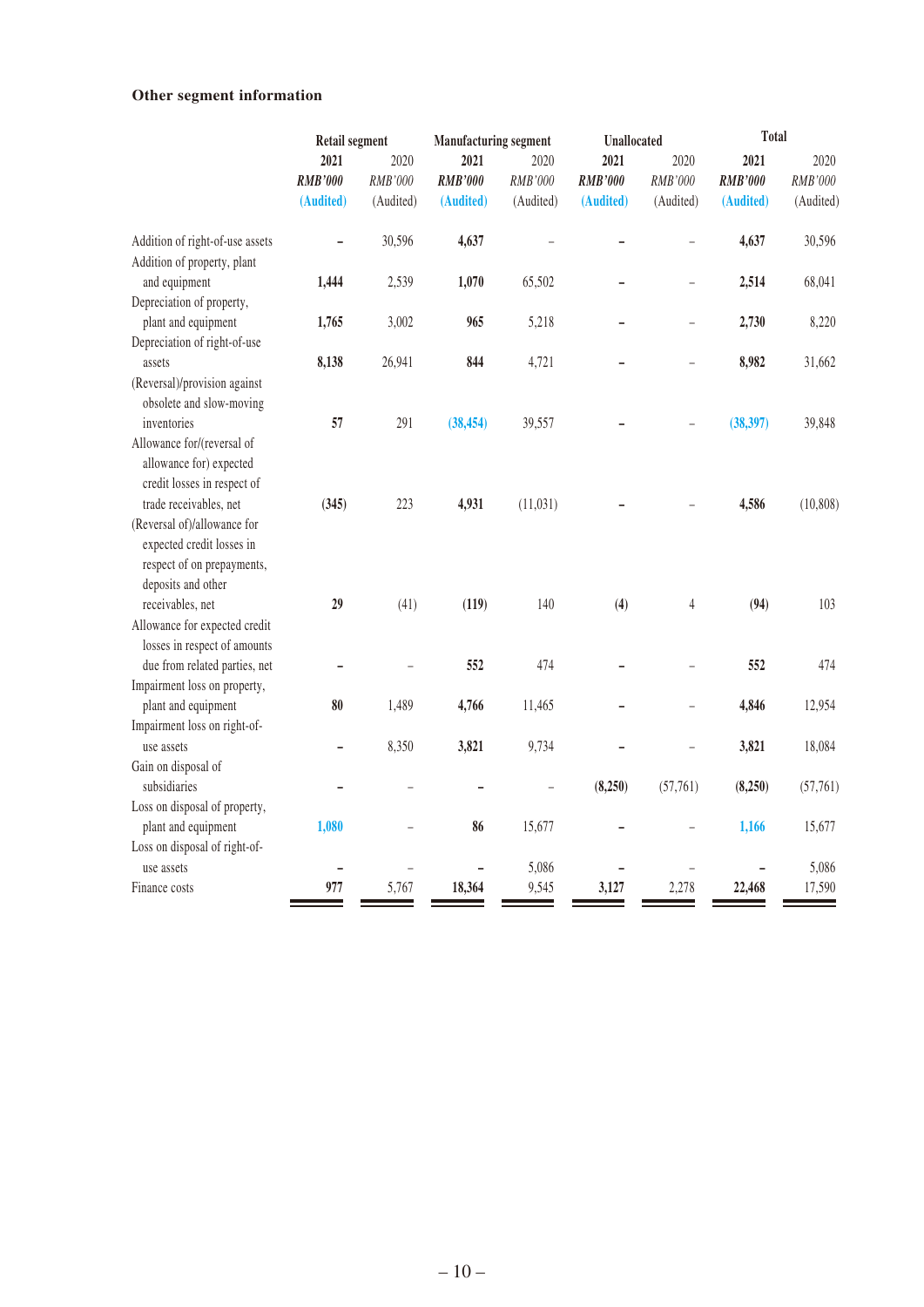**5.** Note 8 – Loss before tax set out on page 14 of the Unaudited Results Announcement should be amended as below:

The Group's loss before tax is arrived at after charging/(crediting):

|                                                                                        | 2021           | 2020           |
|----------------------------------------------------------------------------------------|----------------|----------------|
|                                                                                        | <b>RMB'000</b> | <b>RMB'000</b> |
|                                                                                        | (Audited)      | (Audited)      |
| Cost of inventories sold                                                               | 441,673        | 507,749        |
| (Reversal)/provision against obsolete and slow-moving inventories                      | (38, 397)      | 39,848         |
| Cost of sales                                                                          | 403,276        | 547,597        |
| Depreciation of property, plant and equipment                                          | 2,730          | 8,220          |
| Depreciation of right-of-use assets                                                    | 8,982          | 31,662         |
| Expense relating to short-term lease                                                   | 19,956         | 12,478         |
| Impairment loss on property, plant and equipment                                       | 4,846          | 12,954         |
| Impairment loss on right-of-use assets                                                 | 3,821          | 18,084         |
| Loss on disposal of property, plant and equipment                                      | 1,166          | 15,677         |
| Loss on disposal of right-of-use assets<br>Auditors' remuneration:                     |                | 5,086          |
| Audit and audit related services                                                       | 1,304          | 1,415          |
| Non-audit services                                                                     | 204            | 248            |
|                                                                                        | 1,508          | 1,663          |
| Employee benefit expenses (excluding directors' and Chief<br>executives remuneration): |                |                |
| Salaries, wages and benefits in kind                                                   | 63,443         | 51,950         |
| Pension scheme contributions*                                                          | 16,388         | 8,626          |
|                                                                                        |                |                |
|                                                                                        | 79,831         | 60,576         |
| Allowance for/(reversal of) expected credit losses in respect of                       |                |                |
| trade receivables, net                                                                 | 4,586          | (10, 808)      |
| (Reversal of)/allowance for expected credit losses in respect of                       |                |                |
| prepayments, deposits and other receivables, net                                       | (94)           | 103            |
| Allowance for expected credit losses in respect of amounts due                         |                |                |
| from related companies, net                                                            | 552            | 474            |
| Product warranty additional provision                                                  | 2,908          | 3,268          |
| Gain on modification of convertible loan                                               |                | (11,503)       |
| Loss on derivative financial instruments                                               | 78             | 311            |
| Loss on sales of raw materials**                                                       | 24,093         |                |
| Exchange losses                                                                        | 456            | 8,254          |

\* At 31 December 2021, the Group had no forfeited contributions available to reduce its contributions to pension schemes in future years (2020: Nil).

\*\* The above items are included in "Other expenses and losses" on the face of the consolidated statement of profit or loss and other comprehensive income.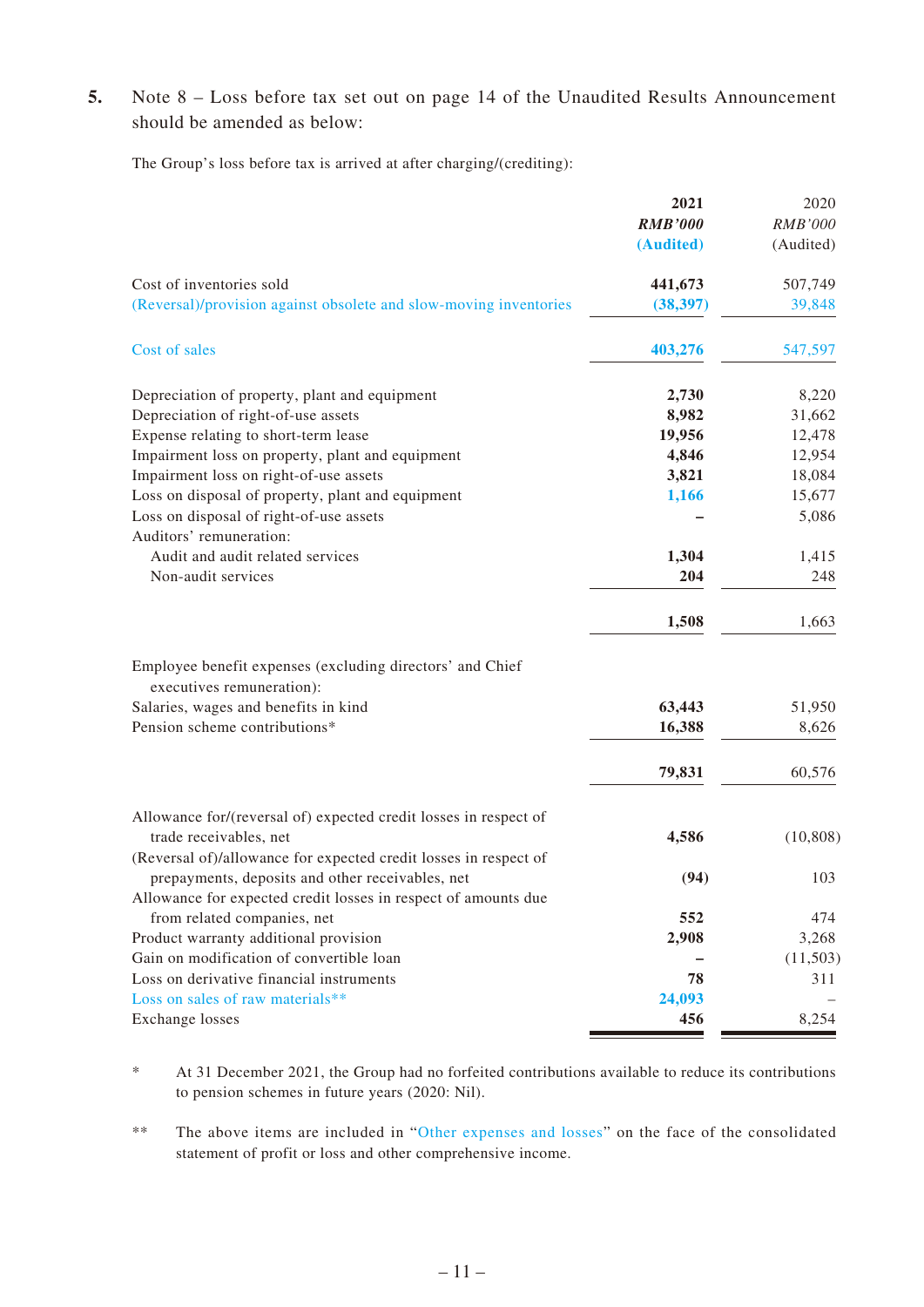### **6.** Note 10 – Loss per share attributable to ordinary equity holders of the Company set out on page 16 of the Unaudited Results Announcement should be amended as below:

The calculation of basic loss per share amount for the year ended 31 December 2021 was based on the loss for the year attributable to ordinary equity holders of the Company of approximately RMB121,508,000 (2020: approximately RMB91,192,000), and the weighted average number of ordinary shares of 924,188,000 after excluding treasury shares (2020: 953,526,940) in issue during the year.

For the year ended 31 December 2021, no adjustment has been made to the basic loss per share amounts as the Group had no potentially dilutive ordinary shares in issue.

Diluted loss per share amounts for the year ended 31 December 2020 are calculated by adjusting the weighted average number of ordinary shares outstanding to assume conversion of all dilutive potential ordinary shares. The convertible loan is assumed to have been converted into ordinary shares, and the loss for the year ended 31 December 2020 is adjusted to exclude the interest expense on the convertible loan and gain on modification of convertible loan less tax effect, if any.

The calculation of basic and diluted loss per share is based on the following:

| 2020<br><b>RMB'000</b> |
|------------------------|
| (Audited)              |
|                        |
| (91, 192)              |
| 2,278                  |
| (11,503)               |
|                        |
| (100, 417)             |
| 2020                   |
| (Audited)              |
|                        |
| 953,526,940            |
|                        |
| 49,985,193             |
|                        |
| 1,003,512,133          |
|                        |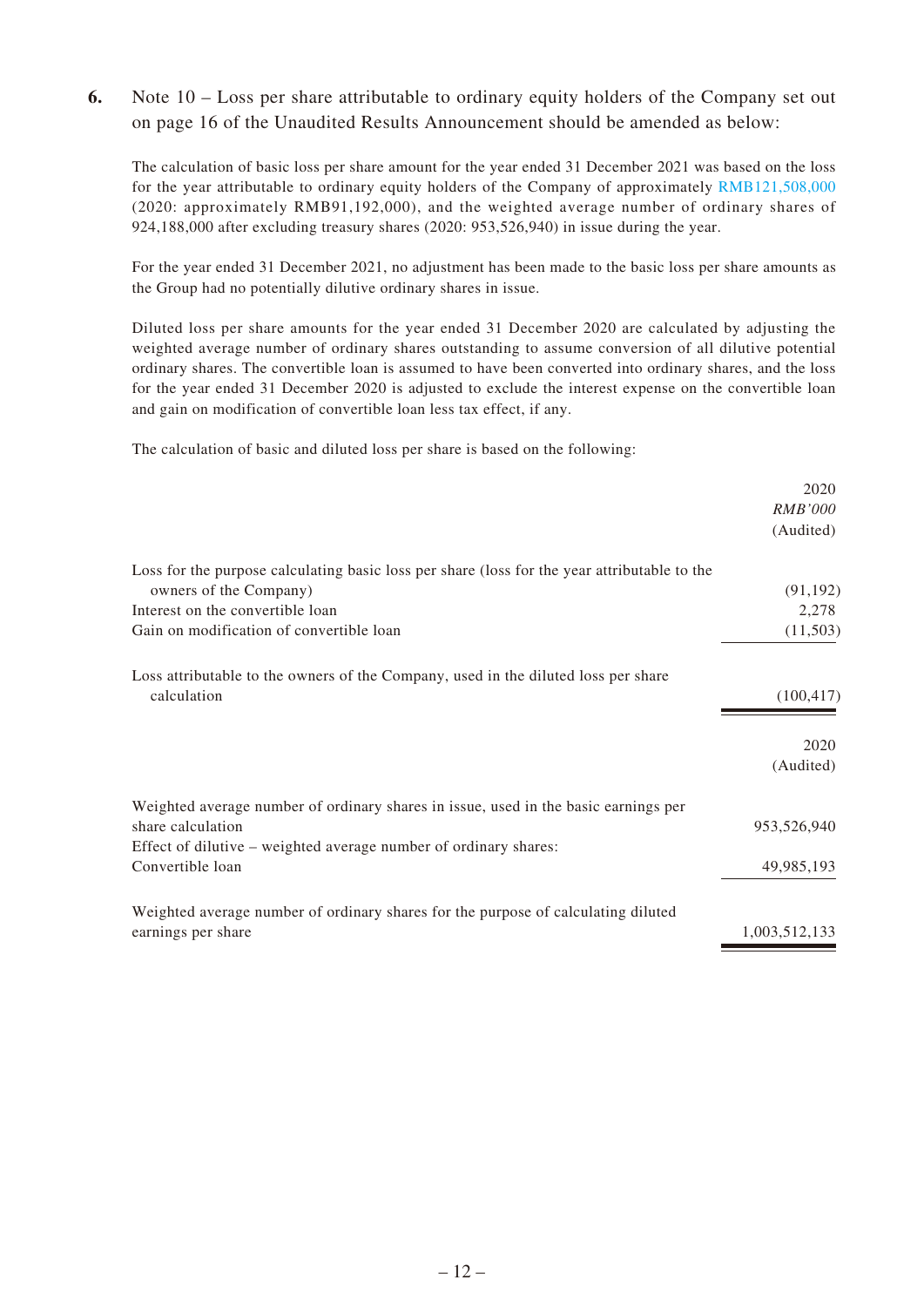Save and except the changes described above and the consequential changes, the Group's annual results for the year ended 31 December 2021 as contained in the Unaudited Results Announcement remain unchanged.

# **EXTRACT OF THE AUDITORS' REPORT**

The following is an extract of the independent auditor's report on the Group's annual financial statements for the year ended 31 December 2021:

# **DISCLAIMER OF OPINION**

We do not express an opinion on the consolidated financial statements of the Group. Because of the significance of the matters described in the Basis for Disclaimer of Opinion section of our report, we have not been able to obtain sufficient appropriate audit evidence to provide a basis for an audit opinion on these consolidated financial statements. In all other respects, in our opinion, the consolidated financial statements have been properly prepared in compliance with the disclosure requirements of the Companies Ordinance.

# **BASIS FOR DISCLAIMER OF OPINION**

### **Multiple uncertainties relating to going concern basis**

We draw attention to Note 2.1 in the consolidated financial statements, which describe that the Group incurred a net loss of approximately RMB123,402,000 during the year ended 31 December 2021 and, as of that date, the Group's current liabilities exceeded its current assets and total liabilities exceeded its total assets by approximately RMB47,876,000 and RMB51,171,000 respectively. As at the same date, the Group's aggregate interest-bearing bank and other borrowings, lease liabilities and convertible loan liability amounted to approximately RMB64,616,000, RMB25,002,000 and RMB69,977,000, respectively, whilst its cash and cash equivalents amounted to approximately RMB13,485,000. The Group's convertible loan with outstanding principal amount of approximately RMB69,977,000 as at 31 December 2021, matured and fell due for repayment during the year ended 31 December 2021. These outstanding principal amount and related overdue interests on these convertible loan, amounting to approximately RMB72,875,000 in aggregate, were not repaid as at 31 December 2021 and at the date of this report.

The factors referred to above, along with other matters as described in Note 2.1 to the consolidated financial statements, indicate the existence of material uncertainties that may cast significant doubt on the Group's ability to continue as a going concern.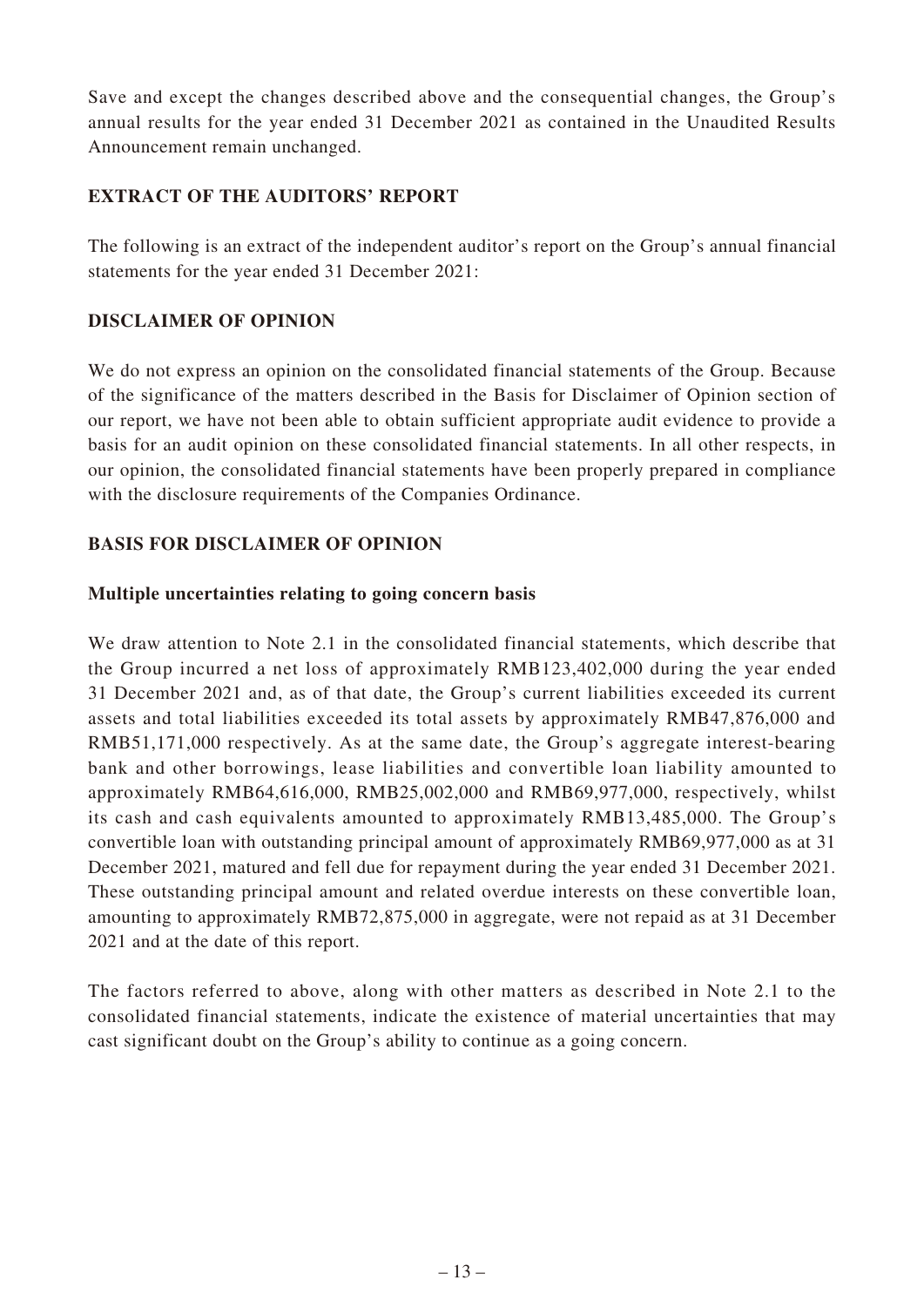The directors have implemented certain plans and measures to improve the Group's liquidity and financial position, which are set out in Note 2.1 to the consolidated financial statements. The consolidated financial statements have been prepared on a going concern basis, the validity of which is dependent on the outcomes of these measures, which are subject to multiple uncertainties, including (i) whether the Group is able to implement its cost control measures to attain positive cash flows from operations; (ii) whether the Group is successful in formulating pre-restructuring plans to resolve the debt positions; (iii) whether the Group is able to successfully negotiate with the convertible loan holder and bank to restructure and/ or refinance these borrowings, and secure necessary credit facilities to meet the Group's working capital and financial requirements in the near future; (iv) whether the Directors are successful in formulating alternatives to strengthen the capital base of the Company including the seeking of new investment and business opportunities; (v) whether the ultimate holding company of the Company will provide financial support to the Group to enable the Group to continue as a going concern and to settle the Group's liabilities as and when they fall due; (vi) whether the Group is successful in re-negotiating the repayment schedules with certain of its debtors and endeavouring to request them to repay the trade receivables, other receivables and amounts due from related companies in accordance with the repayment schedules agreed with them; and (vii) whether the Group is successful in proceeding and completing the subscription of shares by the Potential Subscriber in accordance with the memorandum of understanding dated 22 April 2022 as disclosed in the Company's announcement dated 22 April 2022 (the "**Possible Share Subscription**").

We have not been able to obtain sufficient appropriate audit evidence to satisfy ourselves about the appropriateness of the use of the going concern basis of accounting in the preparation of the consolidated financial statements because of the lack of detailed analyses provided by management in relation to its plans and measures for future actions in its going concern assessment which take into account the uncertainty of outcome of these plans and measures and how variability in outcome would affect the future cash flows of the Group.

Should the Group be unable to continue to operate as a going concern, adjustments would have to be made to write down the carrying values of assets to their recoverable amounts, to provide for further liabilities which might arise and to reclassify non-current assets and noncurrent liabilities as current assets and current liabilities respectively. The effects of these adjustments have not been reflected in these consolidated financial statements and we were unable to determine whether such adjustments might have been found necessary.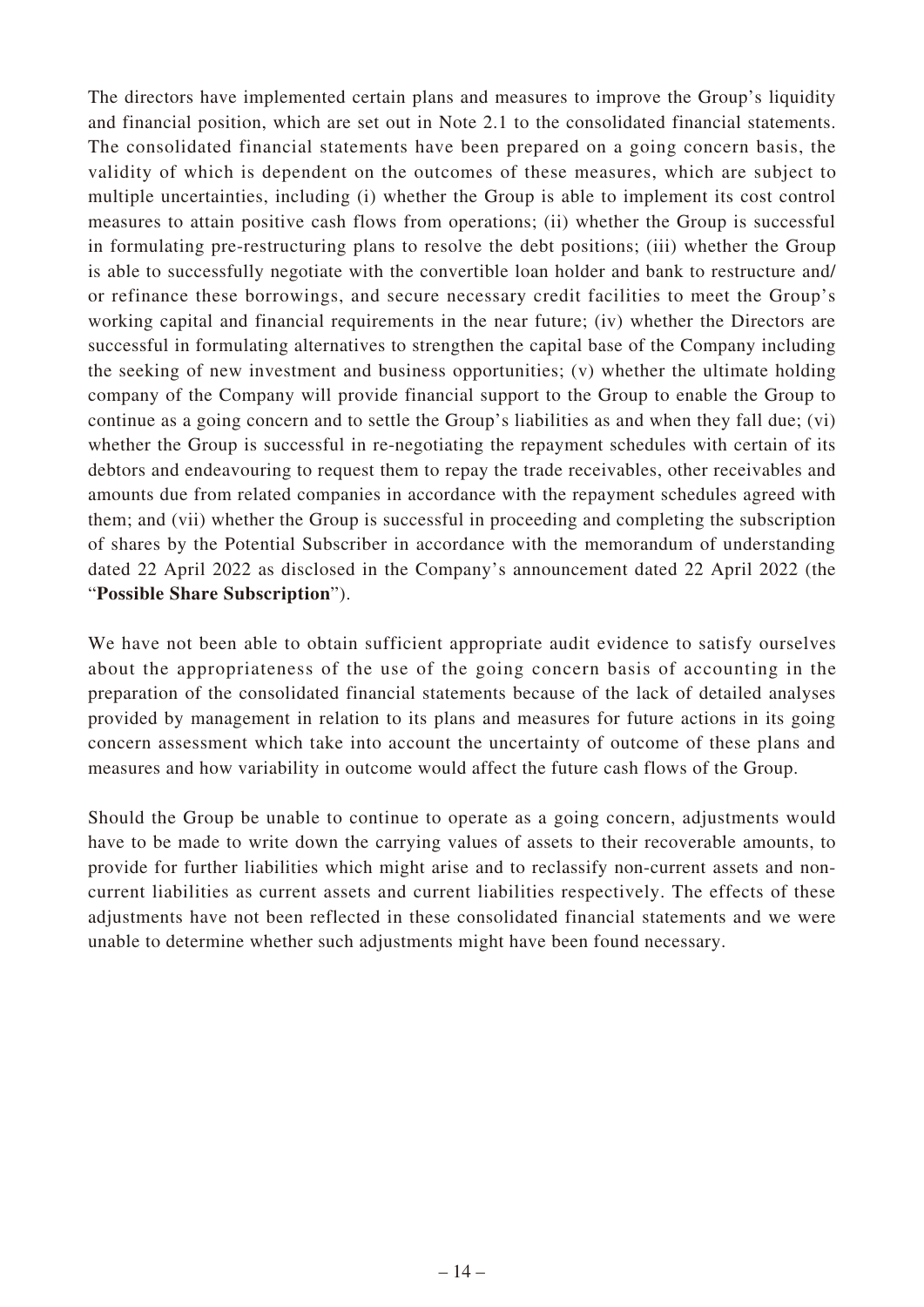## **The views of the management and the Audit Committee on the disclaimer of opinion relating to going concern**

In view of the net current liabilities position, the Directors have carried out a detailed review of the cash flow forecast of the Group covering a period of not less than twelve months from the end of the reporting period based on certain underlying assumptions including (i) the Group succeeding in taking measures to tighten cost control; (ii) two indirect whollyowned subsidiaries of the Group being able to formulate pre-restructuring plans to resolve the debt positions; (iii) the Group succeeding in negotiating with its convertible loan holder and bank to restructure and/or refinance its borrowings, and secure necessary facilities to meet the Group's working capital and financial requirements in the near future; (iv) the Directors succeeding in strengthening the capital base of the Company including but not limited to, seeking new investment and business opportunities; (v) the shareholder of the Company, Morris Capital Limited, providing financial support to the Group to enable the Group to continue as a going concern and to settle its liabilities as and when they fall due; (vi) the Group succeeding in re-negotiating the repayment schedules with certain of its debtors and endeavouring to request them to repay the trade receivables, other receivables and amounts due from related companies in accordance with the repayment schedules agreed with them; and (vii) the Company succeeding in proceeding with and completing the Possible Share Subscription with the Potential Subscriber. Taking into account the above assumptions, the directors of the Company consider that the Group will have sufficient working capital to meet its financial obligations as and when they fall due within the twelve months from 31 December 2021. The Directors will continue to negotiate with banks and other financiers, financial institutions and potentially interested investors with the view to obtaining new funding whether by way of equity or debt financing to improve the Company's financial position and/ or liquidity, with the objective of removing the emphasis of matter on going concern.

During the audit process, the audit committee discussed with the management during which the management presented the financial highlights and conveyed the key audit matters expressed by the auditors. After considering the circumstances surrounding the key audit matters and the management's presentation, the audit committee concurred with the management's judgments regarding the going concern basis of the financial statements.

### **REVIEW OF ANNUAL RESULTS BY AUDIT COMMITTEE**

The audit committee of the Company (the "**Audit Committee**") currently comprises five independent non-executive directors, namely Mr. Liu Haifeng, Mr. Chu Guodi, Ms. Wu Weixia, Mr. Tan Tianhong and Ms. Zhao Hongyan. The Audit Committee has reviewed with the management of the Company and the Company's external auditors the consolidated financial statements of the Group for the year ended 31 December 2021, including accounting principles and practices adopted by the Group, and discussed the risk management, internal controls and financial reporting matters related to the preparation of the annual results of the Group for 2021.